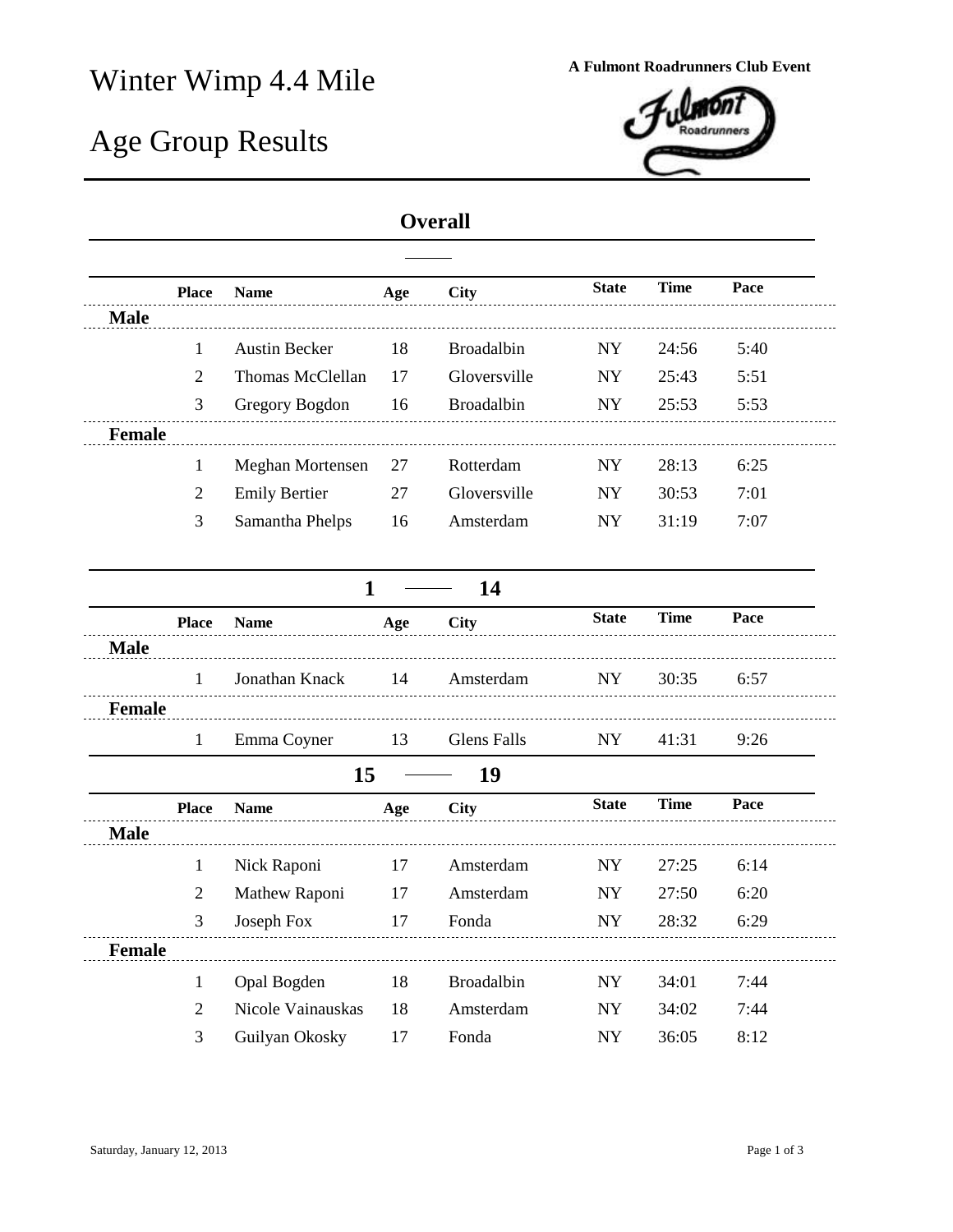|               |                | 20                    |     | 29                  |              |             |      |
|---------------|----------------|-----------------------|-----|---------------------|--------------|-------------|------|
|               | <b>Place</b>   | <b>Name</b>           | Age | <b>City</b>         | <b>State</b> | <b>Time</b> | Pace |
| <b>Male</b>   |                |                       |     |                     |              |             |      |
|               | 1              | <b>Greg Ernst</b>     | 28  | Gloversville        | <b>NY</b>    | 26:02       | 5:55 |
|               | 2              | Joel Patrie           | 28  | Scotia              | NY           | 27:17       | 6:12 |
|               | 3              | Michael O'Rourke      | 22  | Fort Edward         | <b>NY</b>    | 28:33       | 6:29 |
| <b>Female</b> |                |                       |     |                     |              |             |      |
|               | 1              | Jen Hazzard           | 27  | Johnstown           | NY           | 31:46       | 7:13 |
|               | $\overline{2}$ | Melissa Wern          | 27  | <b>Hudson Falls</b> | <b>NY</b>    | 32:06       | 7:18 |
|               | 3              | Leah Schaffer         | 28  | Canajoharie         | NY           | 35:23       | 8:02 |
|               |                | 30                    |     | 39                  |              |             |      |
|               | <b>Place</b>   | <b>Name</b>           | Age | <b>City</b>         | <b>State</b> | <b>Time</b> | Pace |
| <b>Male</b>   |                |                       |     |                     |              |             |      |
|               | 1              | Nathan Donaleski      | 31  | Rome                | <b>NY</b>    | 27:42       | 6:18 |
|               | 2              | <b>Brian Williams</b> | 34  | Cheshire            | <b>CT</b>    | 27:49       | 6:19 |
|               | 3              | Greg Ethier           | 39  | Cohoes              | NY           | 28:51       | 6:33 |
| <b>Female</b> |                |                       |     |                     |              |             |      |
|               | 1              | Rebecca Conley        | 38  | Northville          | NY           | 33:59       | 7:43 |
|               | 2              | Andrea Scribner       | 30  | Amsterdam           | <b>NY</b>    | 35:32       | 8:05 |
|               | 3              | Courtney LaBarge      | 34  | Cobleskill          | <b>NY</b>    | 36:09       | 8:13 |
|               |                | 40                    |     | 49                  |              |             |      |
|               | <b>Place</b>   | <b>Name</b>           | Age | <b>City</b>         | <b>State</b> | <b>Time</b> | Pace |
| <b>Male</b>   |                |                       |     |                     |              |             |      |
|               | $\mathbf{1}$   | Randall Cannell       | 40  | Broadalbin          | NY           | 27:24       | 6:14 |
|               | $\overline{2}$ | Samuel Mercado Jr.    | 49  | Wilton              | NY           | 28:34       | 6:30 |
|               | 3              | <b>Terry Scribner</b> | 42  | Amsterdam           | NY           | 28:59       | 6:35 |
| <b>Female</b> |                |                       |     |                     |              |             |      |
|               | $\mathbf{1}$   | Sarah Dzikowicz       | 42  | Amsterdam           | NY           | 34:49       | 7:55 |
|               | $\overline{2}$ | Jennifer Des Jardins  | 43  | Gloversville        | NY           | 35:11       | 8:00 |
|               | 3              | Lisa Swedick          | 47  | Johnstown           | ${\rm NY}$   | 37:24       | 8:30 |